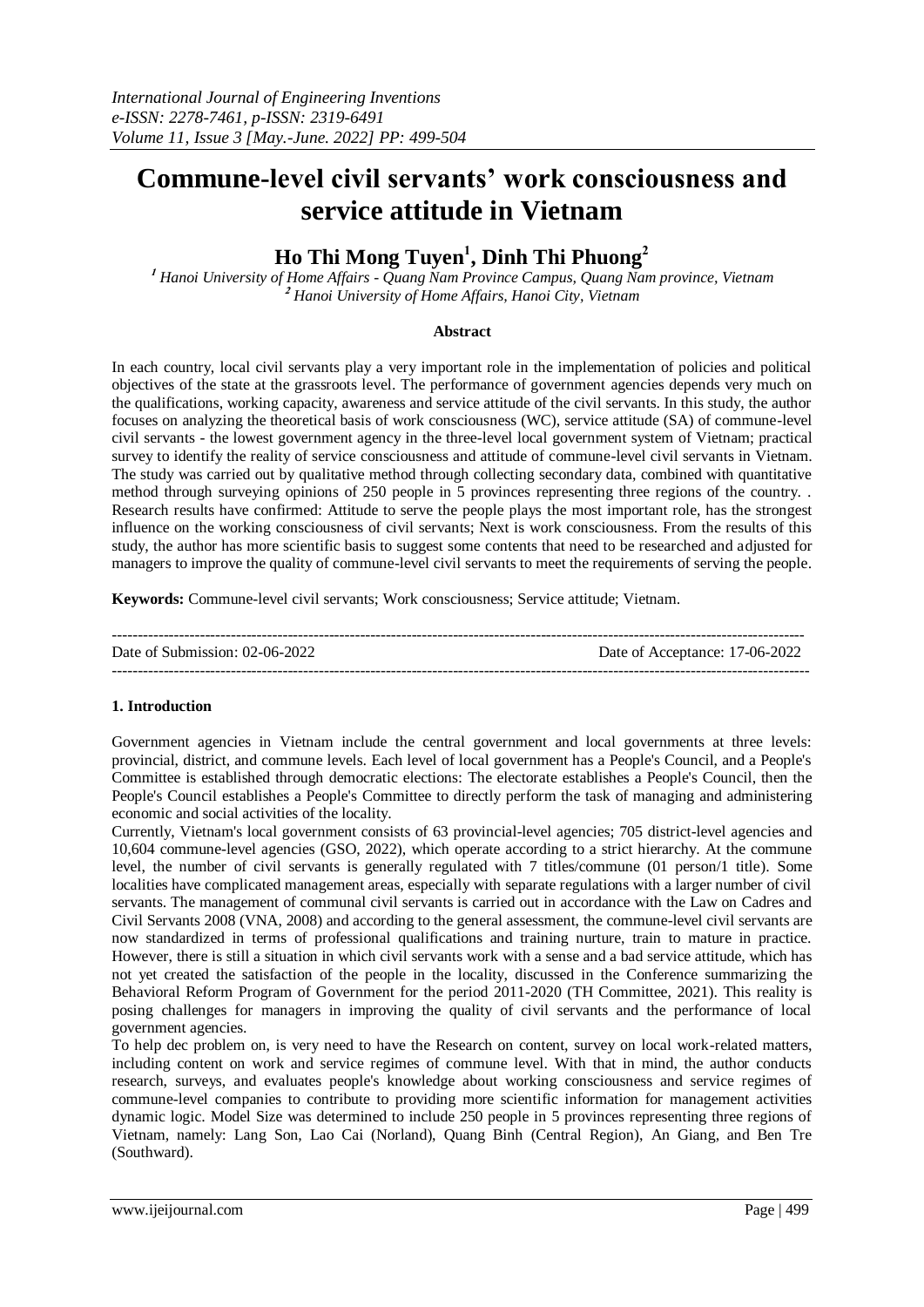### **2. Research overview**

The working consciousness and service attitude related to public service ethics of civil servants are confirmed by the law of Vietnam and many researchers. In the legal aspect, civil servants are defined as public servants of the people and have a sense and attitude of "devoted to serve the people" (VNA, 2008). In terms of research, in the process of performing their duties, civil servants must have a sense of work and responsibility for their assigned tasks in terms of both progress and quality, and at the same time, they must have the responsibility to serve and create people's satisfaction (Tung, L.S., 2021; Hai, N.H., 2014; Trung, N.S. et al., 2021).

### *a) Work Consciousness (WC)*

- WC1. Comply with the provisions of law in the field of professional activities. This content not only ensures discipline in the performance of official duties, but also ensures that commune-level civil servants do not infringe upon the people's legitimate rights and interests when handling dossiers. Therefore, ward civil servants must comply with the law during the performance of their assigned professional tasks.

- WC2. Adhere to work procedures. This content is reflected in the fact that commune-level civil servants must comply with the order of implementation of the assigned tasks to ensure order and discipline while ensuring professionalism in performing professional tasks as well as governmental activities.

- WC3. Comply with regulations on working time. The commune-level government agency is characterized as an agency serving the people on a regular basis, so in addition to performance management, time management is still necessary to be strictly applied full. Therefore, commune-level civil servants must comply with the prescribed working time in order to continuously serve the people.

- WC4. Eager to learn, demanding at work. Social problems are constantly arising and complicated developments associated with the people's requirements for government agencies, so each public servant must have continuous self-study with a demanding attitude to answer the question. Only then can the people's affairs be solved in the best way.

- WC5. Ready to work. This content is reflected in the fact that commune-level civil servants, as public servants of the people, are willing to work, support and serve the people to solve their requests in the best way.

#### *b) Service attitude the people (SA)*

- SA1. Respect the people. Commune-level civil servants must put the people's interests first, devote themselves to serving the people, be ready to meet the people's lawful requirements, and guide the people in a dedicated and thoughtful manner.

- SA2. Listen to people's opinions. Commune-level civil servants need to know how to listen to opinions and reflections from the people in order to grasp the practical situation of people's thoughts, aspirations and voices with the government agencies, becoming a direct bridge between the two people link between the people and the Government.

- SA3. Polite in communication with people. Commune-level civil servants are those who often directly contact and deal with people's requests, so in the process of solving people's affairs, they must have a courteous attitude in communication, in accordance with each object of the people, in accordance with the concept and etiquette of contemporary society.

- SA4. Fairness in dealing with people's requests. The target audience of commune-level civil servants includes many different groups and classes at different levels of awareness and caste. Therefore, commune-level civil servants must have awareness and act of fair treatment for all service members in order to create satisfaction for all of them, avoiding unnecessary conflicts to ensure their satisfaction. protect the interests of both parties.

- SA5. Dedicated to serving the people. The State of Vietnam is constitutionally a state ruled by law, of the people, by the people, for the people; State power belongs to the people, so civil servants are responsible for serving the people wholeheartedly, putting the people's interests above personal interests.

Working consciousness and service attitude have been identified by many Vietnamese researchers and managers as two of the basic criteria to evaluate the results of public service performance of commune-level civil servants (CS). The results of official performance are reflected in a number of main contents, including: Ensuring the progress of the assigned work (CS1); Ensuring the quality of performance of assigned work (CS2); Creating satisfaction and trust of people (CS3) (Thu, T.T. et al., 2013; Trung, N.S. et al., 2020).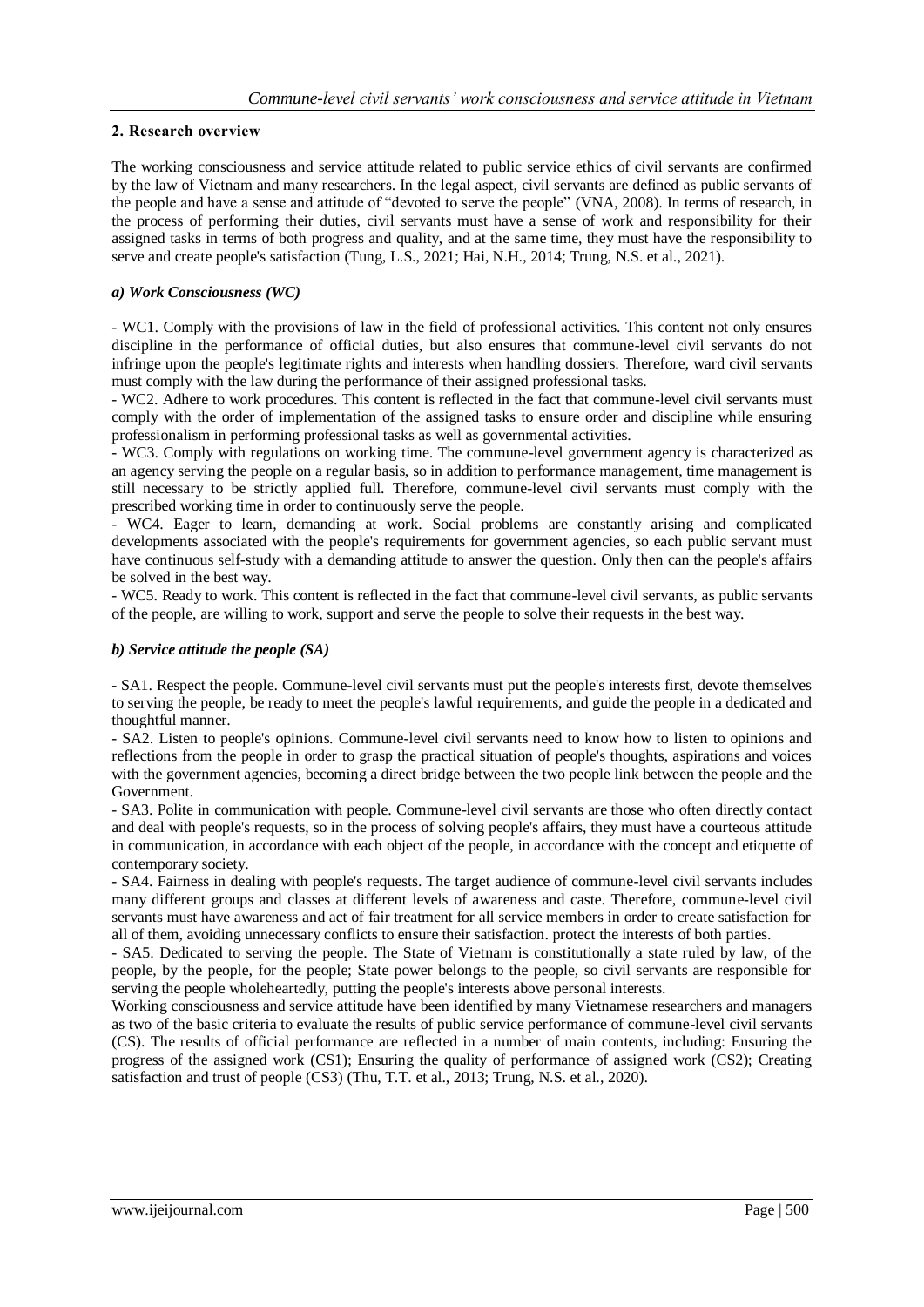| N <sub>0</sub> |                                                                           |                 | <b>Rating levels</b> |  |   |   |   |  |
|----------------|---------------------------------------------------------------------------|-----------------|----------------------|--|---|---|---|--|
|                | <b>Scales</b>                                                             | <b>Encode</b>   |                      |  | 3 | 4 | 5 |  |
|                | Working consciousness of commune-level civil servants                     | WС              |                      |  |   |   |   |  |
|                | Comply with the provisions of law in the field of professional activities | WC1             |                      |  |   |   |   |  |
| $\overline{2}$ | Adhere to work procedures                                                 | WC <sub>2</sub> |                      |  |   |   |   |  |
| 3              | Comply with regulations on working time                                   | WC3             |                      |  |   |   |   |  |
| 4              | Eager to learn, demanding at work                                         | WC4             |                      |  |   |   |   |  |
| 5              | Ready to work                                                             |                 |                      |  |   |   |   |  |
| $\mathbf{H}$   | Service attitude of commune-level civil servants                          | <b>SA</b>       |                      |  |   |   |   |  |
|                | Respect the people                                                        | SA <sub>1</sub> |                      |  |   |   |   |  |
| $\overline{c}$ | Listen to people's opinions                                               | SA <sub>2</sub> |                      |  |   |   |   |  |
| 3              | Polite in communication with people                                       | SA <sub>3</sub> |                      |  |   |   |   |  |
| $\overline{4}$ | Fairness in dealing with people's requests                                | SA <sub>4</sub> |                      |  |   |   |   |  |
| 5              | Dedicated to serving the people                                           | SA <sub>5</sub> |                      |  |   |   |   |  |
| <b>III</b>     | Results of public service performance of commune-level civil servants     | $\mathbf{CS}$   |                      |  |   |   |   |  |
|                | Ensuring the progress of the assigned work                                | CS <sub>1</sub> |                      |  |   |   |   |  |
| $\overline{c}$ | Ensuring the quality of performance of assigned work                      | CS <sub>2</sub> |                      |  |   |   |   |  |
| 3              | Creating satisfaction and trust of people                                 | CS <sub>3</sub> |                      |  |   |   |   |  |

**Table 1.** Research scale on working consciousness, service attitude of commune-level civil servants

### *Source: The authors' synthesized results from the literature review.*

From the research overview on working consciousness, service attitude of commune-level civil servants, the research scales were determined including: 02 independent variables with 10 observed variables and 01 dependent variables with 03 observed variables. The author designed a survey form consisting of 13 questions and 13 observed variables. All observed variables are measured using a 5-level Likert measure: 1 - Strongly disagree; 2 - Disagree; 3 - No comments; 4 - Agree; 5 - Strongly agree (Table 1). From here, the author builds a research model and research hypothesis, which are:

# **Research models**



**Figure 1. Research model**

# **Research hypothesis**

H1: Working consciousness correlates with the Results of public service performance of commune-level civil servants.

H2: Service attitude correlates with the Results of public service performance of commune-level civil servants.

# **3. Research Methods**

The author uses a qualitative method (collection, analysis of secondary data - published documents) combined with quantitative methods (collection and analysis of primary data in the form of investigation and surveys). The investigation and survey are carried out in two steps: Preliminary investigation and official investigation. *a) Preliminary survey*

The minimum sample size required for factor analysis for the 3-scale and 13-variable model of this study is  $N =$  $13*5 = 65$  (Hair, J.F. et al., 2009). The author carried out the survey with sample size N = 250 > 65 to ensure the reliability of data collection. The survey questionnaire was designed and completed, the author conducted a preliminary survey in Lang Son province with sample size  $N = 100$  peoples. Preliminary survey results show that the observed variables are reliable so that they can be used in the official survey on a broader scale. *b) Official survey*

The author conducted an official survey in 5 provinces representing 3 regions of Vietnam: Lang Son, Lao Cai (Northern), Quang Binh (Central), An Giang, and Ben Tre (Southern). The poll is performed carefully for only those who have transacted with the commune government at least 3 times in the previous 3 years interviewed.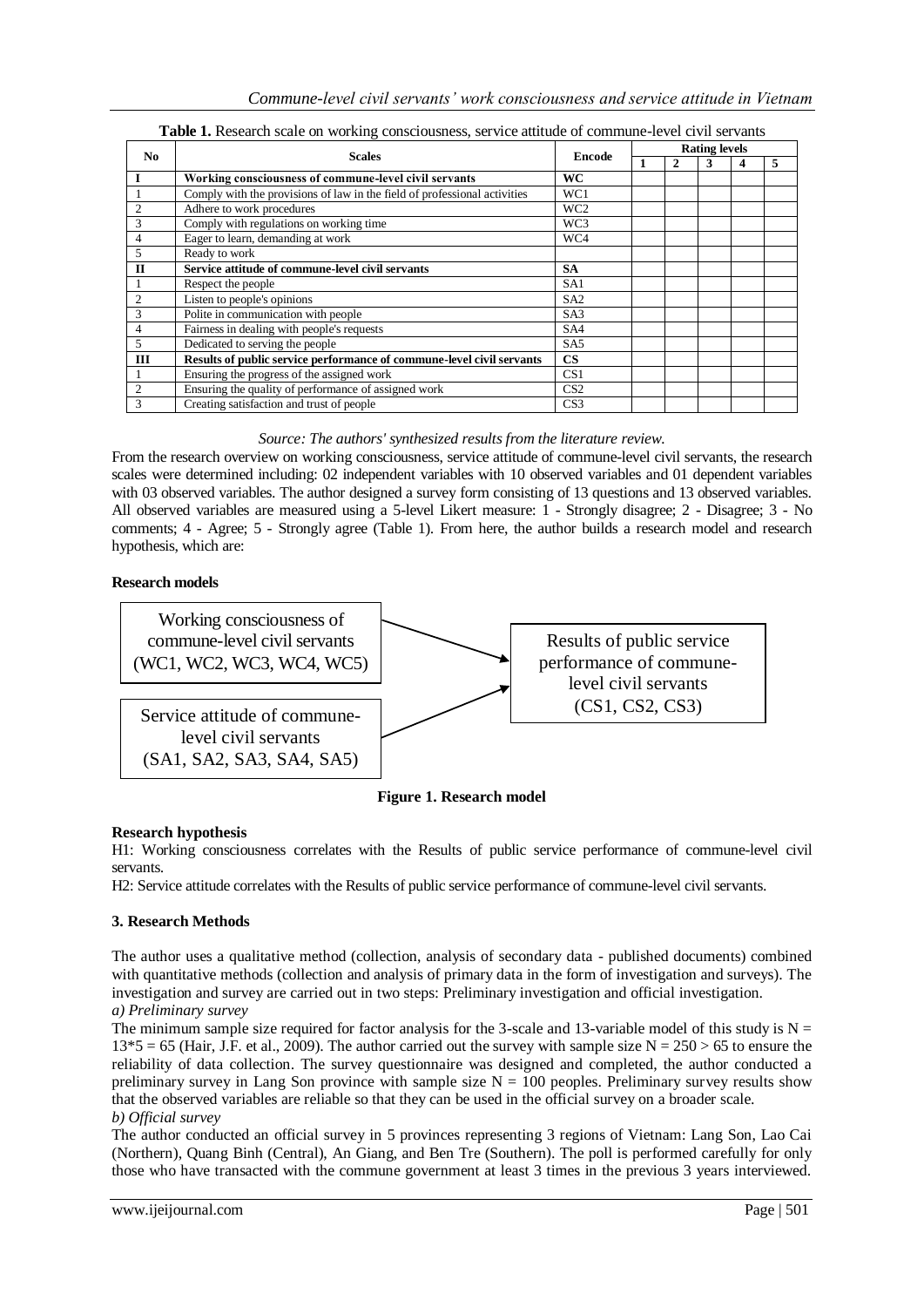The survey was carried out with the respondents' consent after the author's preliminary interview. According to the survey data, 250/250 people agreed to respond, with 250/250 valid answer sheets, resulting in a 100% valid response rate. The majority (80.4%) of survey respondents had more than 5 transactions with local government agencies in the previous 3 years, according to the study sample's characteristics (Table 2).

|               |     |          |           | Frequency  |             |        |
|---------------|-----|----------|-----------|------------|-------------|--------|
|               |     |          | 3-5 times | 6-10 times | $>10$ times | Total  |
| <b>Gender</b> | Nam | Count    |           | 85         | 34          | 152    |
|               |     | % Gender | 21.7%     | 55.9%      | 22.4%       | 100.0% |
|               | Nữ  | Count    |           | 44         | 38          | 98     |
|               |     | % Gender | 16.3%     | 44.9%      | 38.8%       | 100.0% |
| Total         |     | Count    | 49        | 129        | 72          | 250    |
|               |     | % Gender | 19.6%     | 51.6%      | 28.8%       | 100.0% |

#### **Table 2.** Descriptive statistics of the study sample

*Source: Author's survey results.*

With the collected data, the author conducts scale testing, exploratory factor analysis, and regression analysis to test the research hypothesis.

#### **4. Research results**

The author conducts scale testing to identify the reliability of the observed variables in the model. The test results show that all 13 observed variables have reliability when meeting the standard conditions: Cronbach'alpha > 0.6; Corrected Item-Total Correlation > 0.3 (Huy, L.V. et al., 2012) (Table 3).

|  | <b>Table 3.</b> The results of scale testing |  |  |
|--|----------------------------------------------|--|--|
|--|----------------------------------------------|--|--|

| <b>STT</b>     | <b>Scales</b>                                                                          | Observed variables                     | Reliability<br>coefficients<br>(Cronbach' Alpha) | The correlation coefficient of<br>the smallest total variable |
|----------------|----------------------------------------------------------------------------------------|----------------------------------------|--------------------------------------------------|---------------------------------------------------------------|
|                | Working<br>of<br>consciousness<br>commune-level civil servants<br>WC)                  | WC1, WC2, WC3,<br>WC4, WC5             | .765                                             | $WC3 = .469$                                                  |
| $\overline{2}$ | Service attitude of commune-<br>level civil servants (SA)                              | SA1, SA2, SA3, SA4,<br>SA <sub>5</sub> | .760                                             | $SAS = .5.32$                                                 |
| 3              | service<br>public<br>Results of<br>performance of commune-level<br>civil servants (CS) | CS1, CS2, CS3                          | .716                                             | $CS3 = .347$                                                  |

*Source: Author's survey results.*

With verification values that meet the standard, 13 observed variables in the model continue to be used to perform exploratory factor analysis. The author conducts exploratory factor analysis with Varimax rotation to preliminary evaluate the unidimensionality, convergence value, discriminant value of the scales. The results of the analysis are shown in Tables 4 and 5 below.

| Table 4. Total Variance Explained |
|-----------------------------------|
|-----------------------------------|

|                                                            |                     | <b>KMO and Bartlett's Test</b> |              |       |                                            |              |                                          |               |              |
|------------------------------------------------------------|---------------------|--------------------------------|--------------|-------|--------------------------------------------|--------------|------------------------------------------|---------------|--------------|
| Kaiser-Meyer-Olkin Measure of Sampling Adequacy.           |                     |                                |              |       | .803                                       |              |                                          |               |              |
| <b>Bartlett's Test of Sphericity</b><br>Approx. Chi-Square |                     |                                |              |       | 2943.206                                   |              |                                          |               |              |
|                                                            |                     | df                             |              |       | 78                                         |              |                                          |               |              |
|                                                            |                     | Sig.                           |              |       | .000                                       |              |                                          |               |              |
|                                                            |                     |                                |              |       | <b>Total Variance Explained</b>            |              |                                          |               |              |
|                                                            | Initial Eigenvalues |                                |              |       | <b>Extraction Sums of Squared Loadings</b> |              | <b>Rotation Sums of Squared Loadings</b> |               |              |
| Component                                                  | Total               | % of Variance                  | Cumulative % | Total | % of Variance                              | Cumulative % | Total                                    | % of Variance | Cumulative % |
|                                                            | 5.264               | 40.489                         | 40.489       | 5.264 | 40.489                                     | 40.489       | 4.128                                    | 31.756        | 31.756       |
| 2                                                          | 3.206               | 24.659                         | 65.148       | 3.206 | 24.659                                     | 65.148       | 2.902                                    | 22.321        | 54.077       |
|                                                            | 1.373               | 10.563                         | 75.711       | 1.373 | 10.563                                     | 75.711       | 2.812                                    | 21.634        | 75.711       |
| 4                                                          | .915                | 7.036                          | 82.747       |       |                                            |              |                                          |               |              |
| .                                                          | .                   | .                              | .            |       |                                            |              |                                          |               |              |
| 13                                                         | .056                | .434                           | 100.000      |       |                                            |              |                                          |               |              |
| Extraction Method: Principal Component Analysis.           |                     |                                |              |       |                                            |              |                                          |               |              |

*Source: Author's survey results.*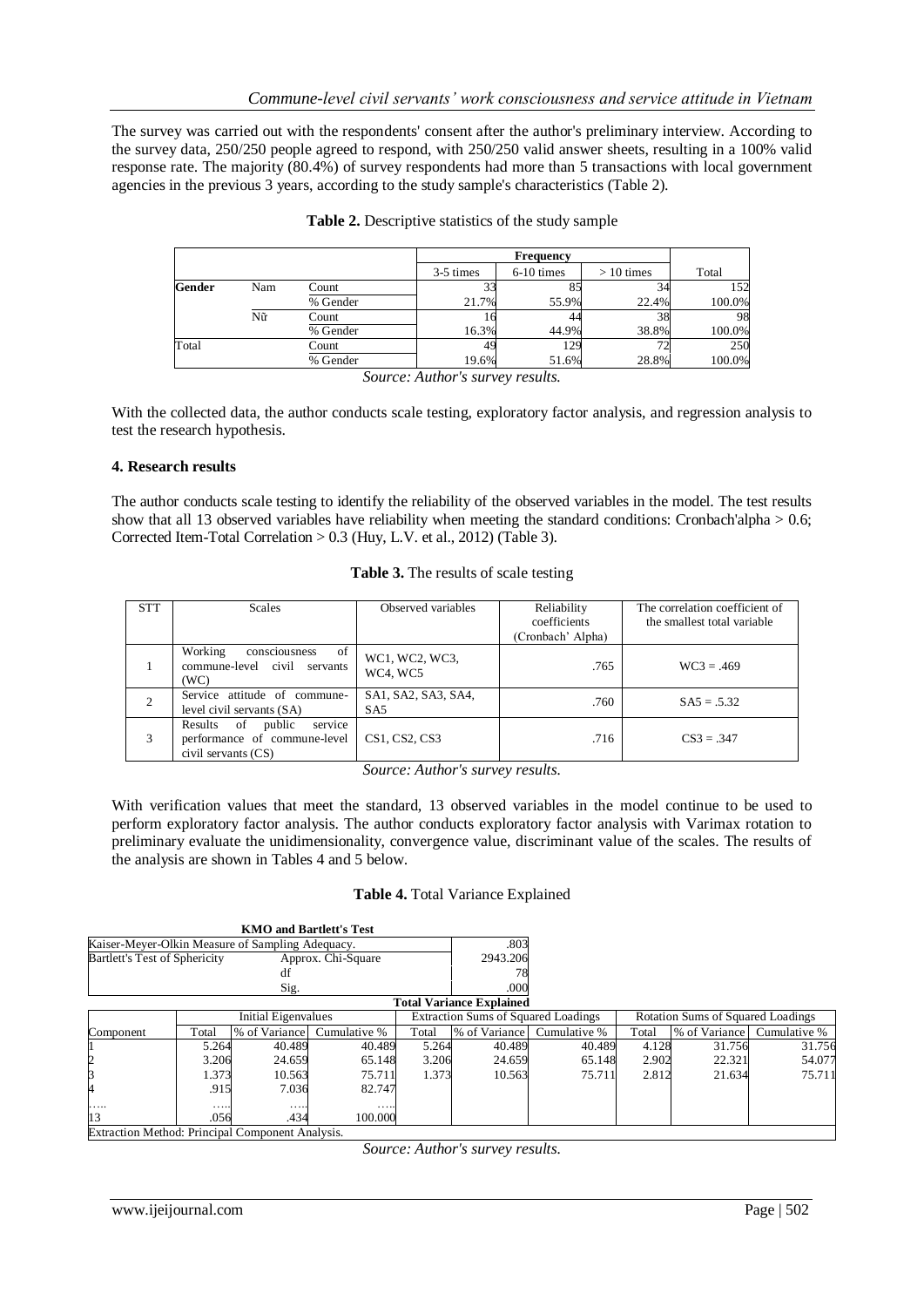| <b>Rotated Component Matrix<sup>a</sup></b>         |      |           |      |  |  |  |  |
|-----------------------------------------------------|------|-----------|------|--|--|--|--|
|                                                     |      | Component |      |  |  |  |  |
|                                                     |      |           | 3    |  |  |  |  |
| WC5                                                 | .917 |           |      |  |  |  |  |
| WC1                                                 | .875 |           |      |  |  |  |  |
| WC2                                                 | .834 |           |      |  |  |  |  |
| WC3                                                 | .784 |           |      |  |  |  |  |
| WC4                                                 | .798 |           |      |  |  |  |  |
| SA2                                                 |      | .917      |      |  |  |  |  |
| SA3                                                 |      | .896      |      |  |  |  |  |
| SA4                                                 |      | .847      |      |  |  |  |  |
| SA1                                                 |      | .834      |      |  |  |  |  |
| SA <sub>5</sub>                                     |      | .646      |      |  |  |  |  |
| CS <sub>1</sub>                                     |      |           | .883 |  |  |  |  |
| CS <sub>2</sub>                                     |      |           | .831 |  |  |  |  |
| CS <sub>3</sub>                                     |      |           | .533 |  |  |  |  |
| Extraction Method: Principal Component Analysis.    |      |           |      |  |  |  |  |
| Rotation Method: Varimax with Kaiser Normalization. |      |           |      |  |  |  |  |
| a. Rotation converged in 5 iterations.              |      |           |      |  |  |  |  |

#### **Table 5.** Rotated Component Matrix

*Source: Author's survey results.*

In quantitative research, exploratory factor analysis is performed in accordance with the data set through the following values:  $0.5 \leq KMO \leq 1$ ; Bartlett's test has the Sig level of significance.  $\leq 0.05$ ; Eigenvalue  $\geq$ 1; Total Variance Explained  $\geq 50\%$ ; Factor Loading  $\geq 0.5$  (Huy, L.V. et al., 2012).

The data in Table 4 and Table 5 show that:

- KMO value = 0.803 > 0.5 confirms that exploratory factor analysis is appropriate for the data set

- Bartlett test has the Sig level of significance.  $= 0.000 < 0.05$  shows that the observed variables have a linear correlation with the representative factor

- Total Variance Explained with Cumulative % = 75.711% > 50% shows that 75.711% variation of representative factors is explained by observed variables

- All observed variables have Factor Loading > 0.5 show that the observed variables have good statistical significance.

- The observed variables extracted into 03 factors corresponding to 03 initial factors with Eigenvalues > 1, show that the original research model was kept unchanged, including: 01 dependent variable (CS), 02 independent variables (WC, SA) with a total of 13 observed variables with good statistical significance, multivariable linear regression analysis can be performed to consider the relationship of independent variables (WC, SA) with the dependent variable (CS).

#### **Table 6.** Multivariable regression results

| Coefficients <sup>a</sup>                                                         |                                                                                                   |      |              |              |       |               |       |  |  |  |
|-----------------------------------------------------------------------------------|---------------------------------------------------------------------------------------------------|------|--------------|--------------|-------|---------------|-------|--|--|--|
| Standardized<br>Unstandardized                                                    |                                                                                                   |      |              |              |       |               |       |  |  |  |
|                                                                                   |                                                                                                   |      | Coefficients | Coefficients |       |               |       |  |  |  |
| Model                                                                             |                                                                                                   | B    | Std. Error   | Beta         |       | Sig.          | VIF   |  |  |  |
|                                                                                   | (Constant)                                                                                        | .619 | .168         |              | 3.674 | .000          | 1.000 |  |  |  |
| Working consciousness of commune-level<br>.051<br>22.845<br>.014<br>.998<br>1.164 |                                                                                                   |      |              |              |       |               |       |  |  |  |
| civil servants (WC)                                                               |                                                                                                   |      |              |              |       |               |       |  |  |  |
| Service attitude of commune-level civil<br>.335<br>.045<br>.326                   |                                                                                                   |      |              |              |       | .000<br>7.460 | 1.000 |  |  |  |
|                                                                                   | servants (SA)                                                                                     |      |              |              |       |               |       |  |  |  |
|                                                                                   | a. Dependent Variable: Results of public service performance of commune-level civil servants (CS) |      |              |              |       |               |       |  |  |  |
|                                                                                   | Adjusted R Square: 0.702                                                                          |      |              |              |       |               |       |  |  |  |
| Durbin-Watson: 2.145                                                              |                                                                                                   |      |              |              |       |               |       |  |  |  |

*Source: Author's survey results.*

The data in Table 6 show that:

- Adjusted R Square = 0.702 confirms that the factors WC, SA explain 70.2% of variation of the CS factor in the research model. The built multivariate regression model is suitable for the data set

- The Variance Inflation Factors (VIF  $= 1,000 < 2$ ) shows that the regression model does not have multicollinearity.

- Durbin-Watson = 2.145 ( $1 < d < 3$ ) shows that the regression model does not have autocorrelation. The regression coefficients of 2 independent variables (WC, SA) are statistically significant (Sig.  $< 0.05$ ) showing that the factors WC, SA are all correlated with CS.